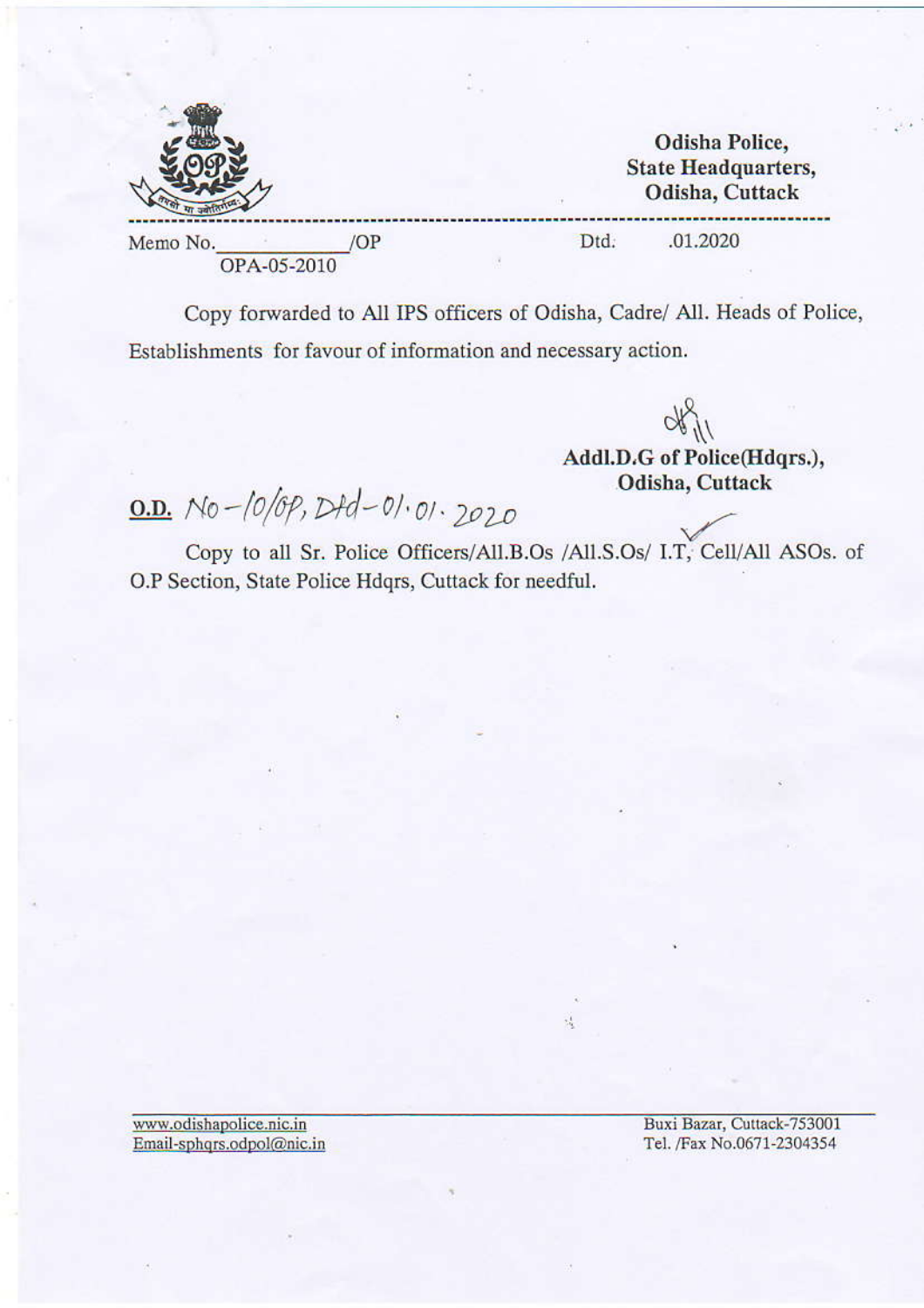GOVERNMENT OF ODISHA General Administration & Public Grievance Department  $11111$ 

密さ

2 7 DEC 2019

OPAN

G.

ସତ୍ୟମେବା

ÜΪ

**CICI** 

## NOTIFICATION

Bhubaneswar, dated the [9 December, 2019

No. GAD-SER1-IPS-0009-2015- 36703/AIS.I., The following Notification No. 11052/10/2017-AIS-II(A) dated 18.10.2018 of Government of India, Ministry of Personnel, Public Grievances & Pensions, Department of Personnel & Training, New Delhi is hereby republished in the Odisha Gazette for general information. **SAN ANTICIPAL AND ANTICIPALITY OF THE CONTRACTOR** 

## Ministry of Personnel, Public Grievances & Pensions (Department of Personnel & Training) **NOTIFICATION** New Delhi, the 18th October, 2018

G.S.R.1042(E) .- In exercise of the powers conferred by sub-section (1) of section 3 of the All India Services Act, 1951 (61 of 1951), read with sub-rules (1) and (2) of rule 4 of the Indian Police Service (Cadre) Rules, 1954, the Central Government, in consultation with the Government of Odisha, hereby makes the following regulations further to amend the Indian Police Service (Fixation of Cadre Strength) Regulations, 1955, namely:-

1. (1) These Regulations may be called the Indian Police Service (Fixation of Cadre Strength) Third Amendment Regulations, 2018.

They shall come into force on the date of their publication in the Official Gazette.

2. In the Indian Police Service (Fixation of Cadre Strength) Regulations, 1955, in the Schedule, for the heading "Odisha" and the entries relating thereto, the following shall be substituted namely:-

| $A$ at | Senior Duty Posts under the State Government                                                        | 107 |
|--------|-----------------------------------------------------------------------------------------------------|-----|
|        |                                                                                                     |     |
|        | Director General of Police, Odisha                                                                  |     |
|        | Commandant General, Home Guards & Director General & Inspector General of Police-<br>Fire Services. |     |
|        | Additional Director General & Inspector General of Police-C.I.D., Crime Branch                      |     |
|        | Director-cum-Additional Director General of Police-Intelligence                                     |     |
|        | Additional Director General of Police-HRPC                                                          |     |
|        | Additional Director General of Police S.A.P.                                                        |     |
|        | Inspector General of Prisons & Director, Correctional Services                                      |     |
|        | Additional Director General of Police -Vigilance                                                    |     |
|        | Additional Director General of Police-Training                                                      |     |
|        | Additional Director General of Police-Headquarters                                                  |     |
|        | ADGP, Law & Order                                                                                   |     |

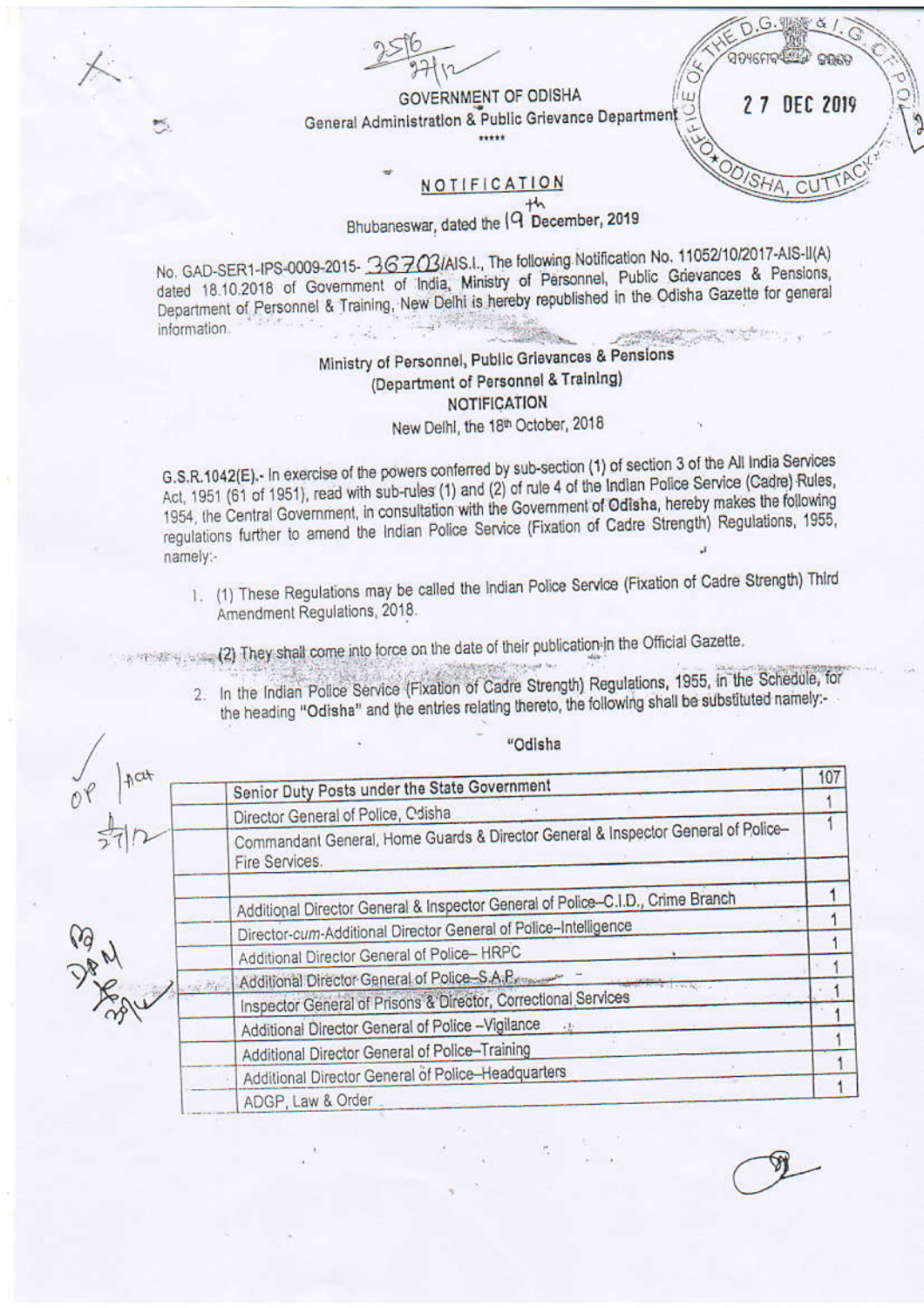|             | Additional Director-cum-Inspector General of Police-Intelligence        | 1              |
|-------------|-------------------------------------------------------------------------|----------------|
|             | Inspector General of Police-C.I.D., Crime Branch                        | 1              |
|             | Inspector General of Police-Vigilance                                   |                |
|             | Inspector General of Police-Personnel                                   |                |
|             | Inspector General of Police-Modernization                               |                |
|             | Inspector General of Police-Fire Services & Home Guards                 | $\cdot$ 1      |
|             | Inspector General of Police-Railways                                    |                |
| U.          | Inspector General of Police-Forensic Science Service                    |                |
|             | Special Secretary to Government-Home Department                         |                |
|             | Inspector General of Police-Training                                    |                |
|             | Inspector General of Police-Operations (Anti-Naxalite Activities)       |                |
|             | Inspector General of Police-Provisioning                                | 1              |
|             | Inspector General of Police-Special Armed Police                        | 1              |
|             | Director, State Crime Record Bureau                                     |                |
|             | Inspector General of Police-Ranges                                      | 3              |
|             | Commissioner of Police, Twin Cities, Bhubaneswar & Cuttack              | 1              |
|             | Inspector General of Police-Human Rights Protection Cell                |                |
|             | S.<br>Addl. CP, BBSR-CTC                                                | 1              |
|             | Inspector General of Police, EOW                                        | 1              |
|             | tas.                                                                    |                |
|             | Deputy Inspector General of Police-Ranges                               | 4              |
|             | Deputy Inspector General of Police-Vigilance<br>الموافقة                | $\overline{c}$ |
|             | Deputy Inspector General of Police-Personnel                            |                |
|             | Deputy Inspector General of Police-Communication                        |                |
|             | Deputy Inspector General of Police-Training                             |                |
|             | Deputy Inspector General of Police-Home Guards                          |                |
|             | Deputy Inspector General of Police-Modernization                        |                |
|             | Deputy Inspector General of Police-Human Rights & Social Justice        | 1              |
|             | Deputy Inspector General of Police-Headquarters                         | 1              |
|             | Deputy Inspector General of Police-Intelligence                         | 1              |
|             | Deputy Inspector General of Police-CID/Crime                            |                |
|             | Deputy Inspector General of Police-Computers                            | 1              |
|             | Deputy Inspector General of Police-S.A.P.                               | 1              |
|             | Additional Commissioner of Police                                       | 1              |
|             | Principal, Police Training College.<br>w<br><b>Commercial State New</b> | ٦              |
| $2 + 6 + 1$ | Commissioner of Police, Sambalpur<br><b>MAGGARY</b>                     | $\mathbf{1}$   |
|             | H.<br>Superintendent of Police - Cuttack                                | 1              |
|             | Superintendent of Police - Kendrapara                                   | ۸              |
|             | Superintendent of Police - Jajpur                                       | 1              |
|             | Superintendent of Police - Jagatsinghpur                                | 1              |

3

 $\leq$ 

DY.

 $\sqrt{2}$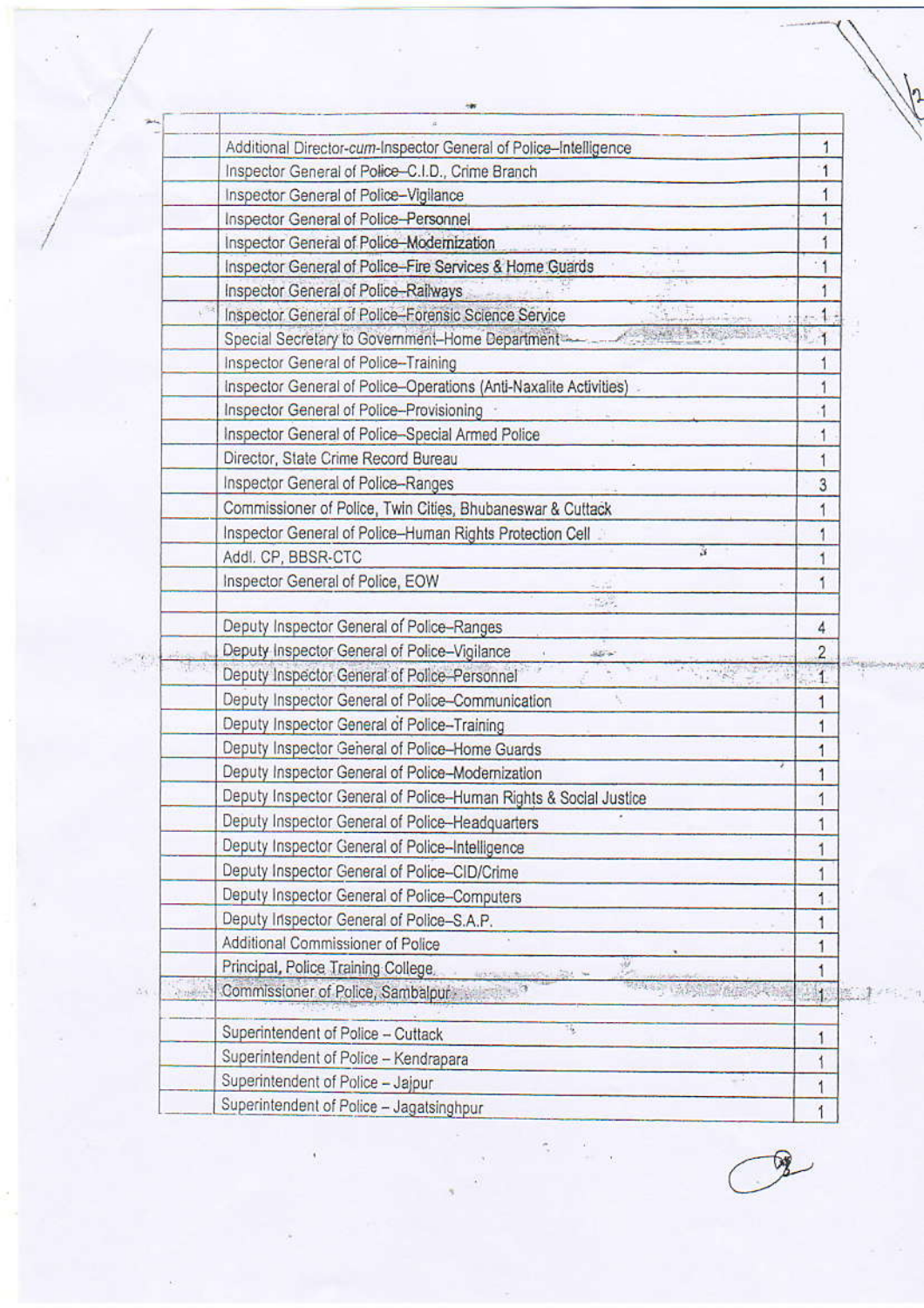|    | Superintendent of Police - Puri                                                       |                         |
|----|---------------------------------------------------------------------------------------|-------------------------|
|    | Superintendent of Police - Khurda                                                     |                         |
|    | Superintendent of Police - Nayagarh                                                   | $\epsilon$              |
|    | Superintendent of Police - Balasore                                                   |                         |
|    | Superintendent of Police - Bhadrak                                                    |                         |
|    | Superintendent of Police - Mayurbhanj                                                 |                         |
|    | Superintendent of Police - Ganjam                                                     | 1                       |
|    | Superintendent of Police - Gajapati                                                   | $\overline{1}$          |
|    | Superintendent of Police - Kandhmal                                                   | t                       |
|    | Superintendent of Police - Boudh                                                      |                         |
|    | Superintendent of Police - Koraput                                                    |                         |
|    | <b>Solution of Additional Ave</b><br>Superintendent of Police - Nawarangpur           | 运                       |
|    | 2 号 特别主要的问题, B 特色2 学生(中)<br>Superintendent of Police - Malkangiri                     |                         |
|    | Superintendent of Police - Rayagada                                                   | 1                       |
|    | Superintendent of Police - Kalahandi                                                  | 1                       |
|    | 17.20<br>Superintendent of Police - Nuapada                                           |                         |
|    | Superintendent of Police - Sambalpur                                                  |                         |
|    | Superintendent of Police - Bargarh                                                    |                         |
|    | Superintendent of Police - Deogarh                                                    |                         |
|    | Superintendent of Police - Jharsuguda                                                 |                         |
|    | u.<br>Superintendent of Police - Bolangir                                             |                         |
|    | when you and the whole<br>Superintendent of Police - Sonepur                          | $\mathbf{1}$            |
|    | Superintendent of Police - Dhenkanal                                                  | 1                       |
|    | Superintendent of Police - Angul                                                      |                         |
|    | Superintendent of Police - Sundergarh                                                 |                         |
|    | Superintendent of Police - Keonjhar                                                   |                         |
|    | Superintendent of Police - Berhampur -                                                | 1                       |
|    | sale ithing on 145 k<br>Superintendent of Police - Rourkela                           | y,                      |
|    | SUR LOWER BOOK PORT ROAD PO<br>Superintendent of Police - Vigilance                   | $\mathbf{1}$            |
|    | I good the best in the sports in mediat while                                         | $4^{\circ}$             |
|    | Superintendent of Police - Crime Branch                                               | 2                       |
|    | Superintendent of Police - Special Branch                                             |                         |
|    | Assistant Inspector General of Police - State Police Headquarters                     | 1                       |
|    | Superintendent of Police-Railways<br>机干<br>Commandant                                 | $\overline{\mathbf{c}}$ |
|    | and the about Garbarata                                                               | $\overline{4}$          |
|    | Additional Superintendent of Police-Districts/Deputy Commandant, Bns. 82.304591171499 | $-4$                    |
|    | Deputy Commissioner of Police-Territorial                                             | $\overline{2}$          |
|    | Deputy Commissioner of Police-Territorial, Rourkela Police Commissionerate            | <b>Bud</b>              |
|    | Deputy Commissioner of Police-Territorial, Berhampur Police Commissionerate           | 1                       |
|    | Deputy Commissioner of Police-Territorial, Sambalpur                                  | 1                       |
| 1. | <b>Total Senior Duty Posts</b>                                                        | 107                     |
|    |                                                                                       |                         |

 $\alpha_{\rm{eff}}$  and  $\beta_{\rm{eff}}$ 

ś